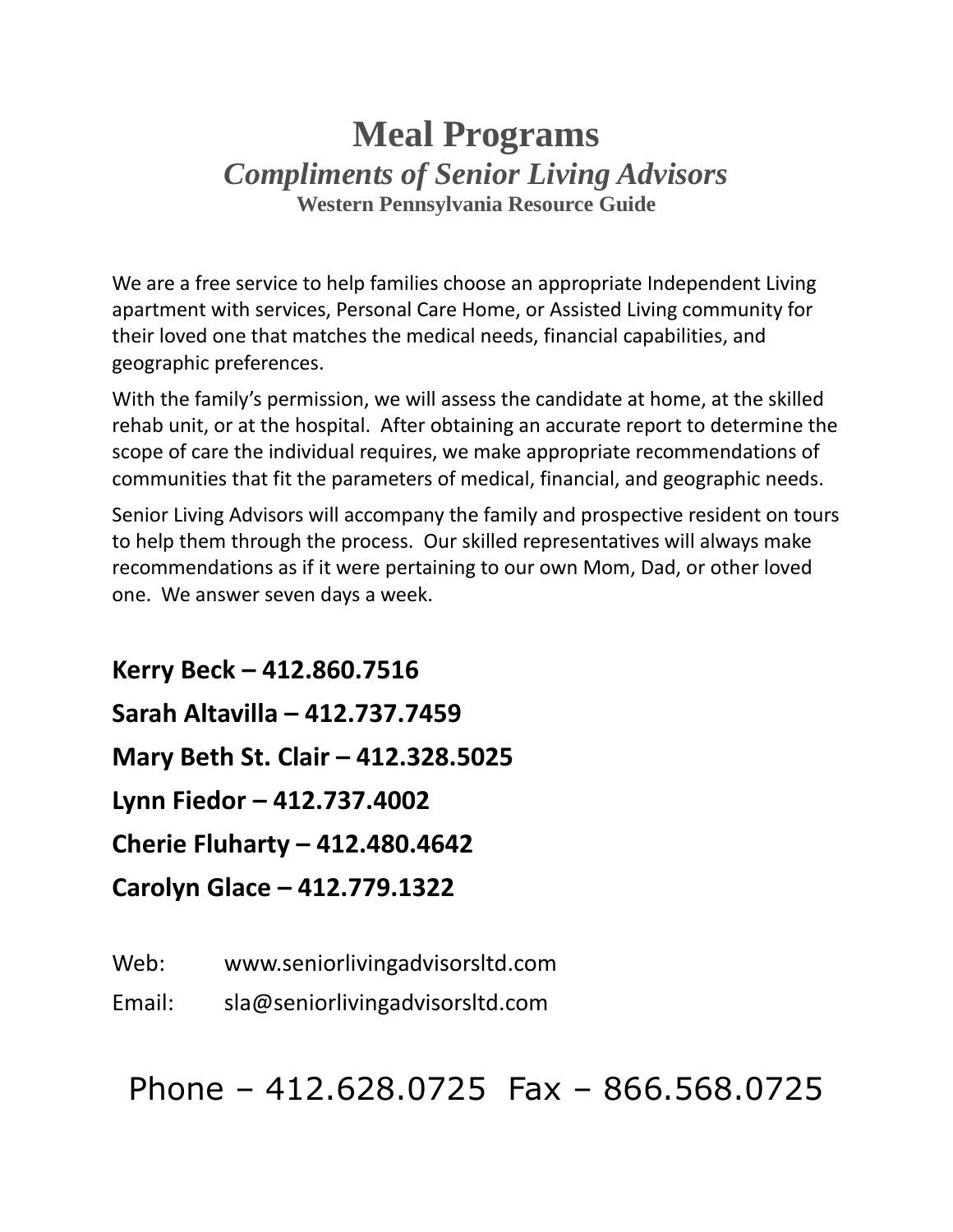# **MEAL PROGRAMS**

#### **Meals on Wheels**

[www.mealsonwheelsamerica.org](http://www.mealsonwheelsamerica.org/)

#### **Catholic Youth Association**

(412) 621-3342 ext. 4

- Lawrenceville, Bloomfield, Oakland, Garfield, East Liberty, Stanton Heights, Shadyside
- \$2 contribution per meal
- One meal per day

## **Eastern Area Adult Day Services**

(412) 829-9250

- Britton Towers, Braddock
- Donation \$1.75 per meal

## **Hill House Senior Services**

(412) 392-4450

- Downtown, Oakland, Hill District
- \$2.25 per meal

# **LifeSpan, Inc.**

(412) 464-1300 ext. 133

- Bethel Park, Hillsdale, Oakdale, Elizabeth Township, Homestead, Bridgeville, Steel Valley, Chartiers Valley, Baldwin,
- West Mifflin Century III Mall, Mon Valley, Brentwood
- Only Allegheny County residents
- 24 hour reservation
- offers both home delivery and community meals, as well as modified meals based on dietary medical needs with a doctors note

## **Lutheran Service Society**

(412) 734-9330 ext. 6

- Meals on Wheels
- \$20-25 per week
- No age limits

## **Mollie's Meals**

(412) 421-7616

- Provides kosher
- Squirrel Hill, East End, Shady side, Oakland
- \$8 per meal
- Free with county waiver, suggested donation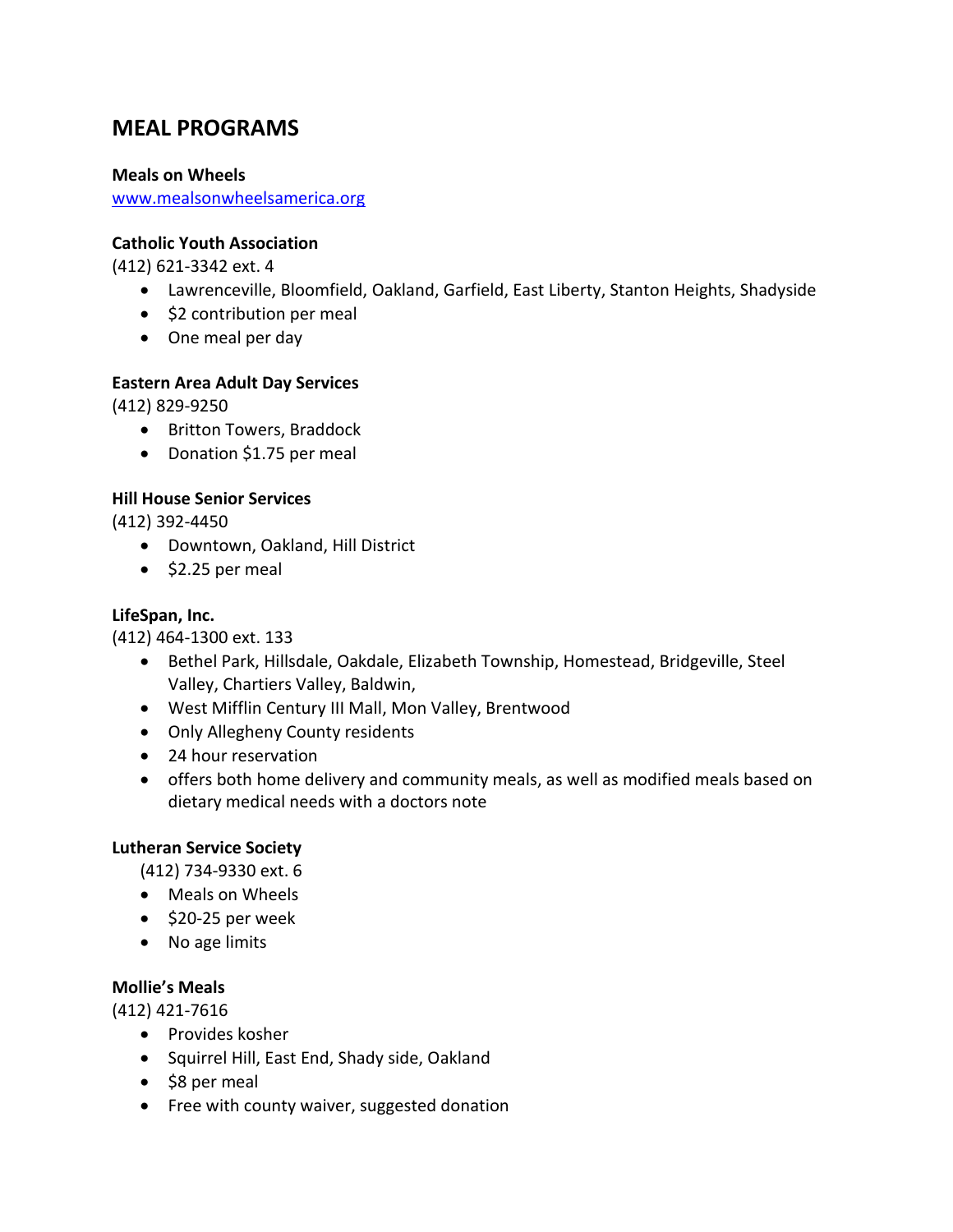#### **Mom's Meals**

## <http://www.momsmeals.com/>

(877) 508-6667

- Are you over 65?
- Are you disabled?
- Do you require assistance with grocery shopping and/or preparing meals?
- Are you on Medicaid/Medicare or a member of a Health Insurance Plan that offers a paid meal benefit?
- Can you say yes to any of these questions? If so, you might qualify for government or health plan assistance and have Mom's Meals NourishCare delivered at little or no cost to you!

#### **Riverview Community Action Corp.**

(412) 350-5460

- Oakmont, Verona, Cheswick, Springdale
- \$1.25 donation per meal

# **FOOD RESOURCES**

**Allegheny County Assistance Food Stamps** (412) 565-2146

**Allegheny Valley Association of Churches, Inc. Food Bank** (724) 226-0606

**Eastern Area Adult Services** (412) 829-9250

**Food Stamp Information Hotline** (800) 221-5689

**Hunger Services Network** (412) 681-1110

**Just Harvest** (412) 431-8960

**Rainbow Kitchen Community Services** (412) 464-1892

**Squirrel Hill Food Pantry** (412) 421-2708